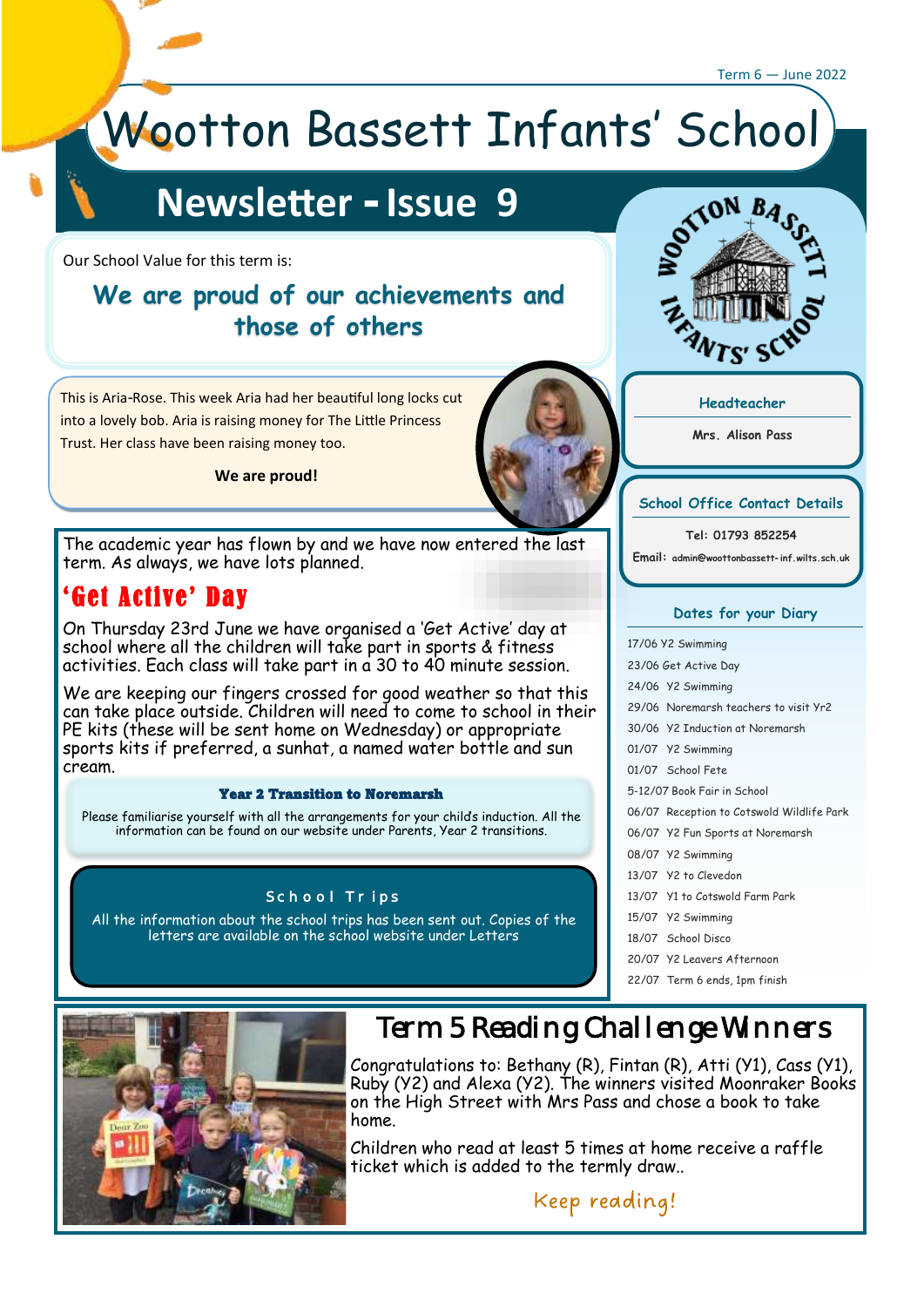

# Saying Goodbye to Year 2

It is nearly time for us to say good bye to our Year 2 children as they start the next phase of their journey.





On **Wednesday 20th July**  (weather permitting) we would like to invite our Year 2 parents into school for a special celebration. More details to follow.

# End of Year Reports

On the week commencing **Monday 18th July** our reception and year 1 children will be spending a morning with their new teacher. Following their visit you will receive :

- Confirmation of which class they will be in next year
- Their School Report
- Assessment Data
- Annual Attendance Report

Year 2 parents will also receive the above but Noremarsh will notify you of what class they will be in in September.

# **Enjoying the sunshine?**

We are hoping that the warm, sunny weather continues so please ensure that your child has a hat and water bottle with them every day.

We'd also advise that you apply sun cream before school.





### PARKING

We have noticed an increase in the number of cars parked on the double yellow lines outside school.

Please help us keep your children safe by parking responsibly.



**We will shortly be forwarding information regarding the migration of your School Grid account. If your child is currently** 

**in reception or year 1 you will not need to do anything at all. If you are in year 2 please do not try to set up your own account or change the school. Noremarsh and ourselves will do this for you and siblings will automatically link. In theory, the only thing you will need to do is add a payment method as your child will no longer be entitled to a free school meal (UIFSM) unless they qualify for pupil premium funding. Noremarsh accounts will be set up towards the end of the summer holidays so please keep at eye out for** 

> DID YOU KNOW ON AVERAGE YOU COULD SAVE £322 PER YEAR BY OPTING FOR A Hot School Meal"  $\bullet$

**an email. If you are still not sure please contact the either school office.**